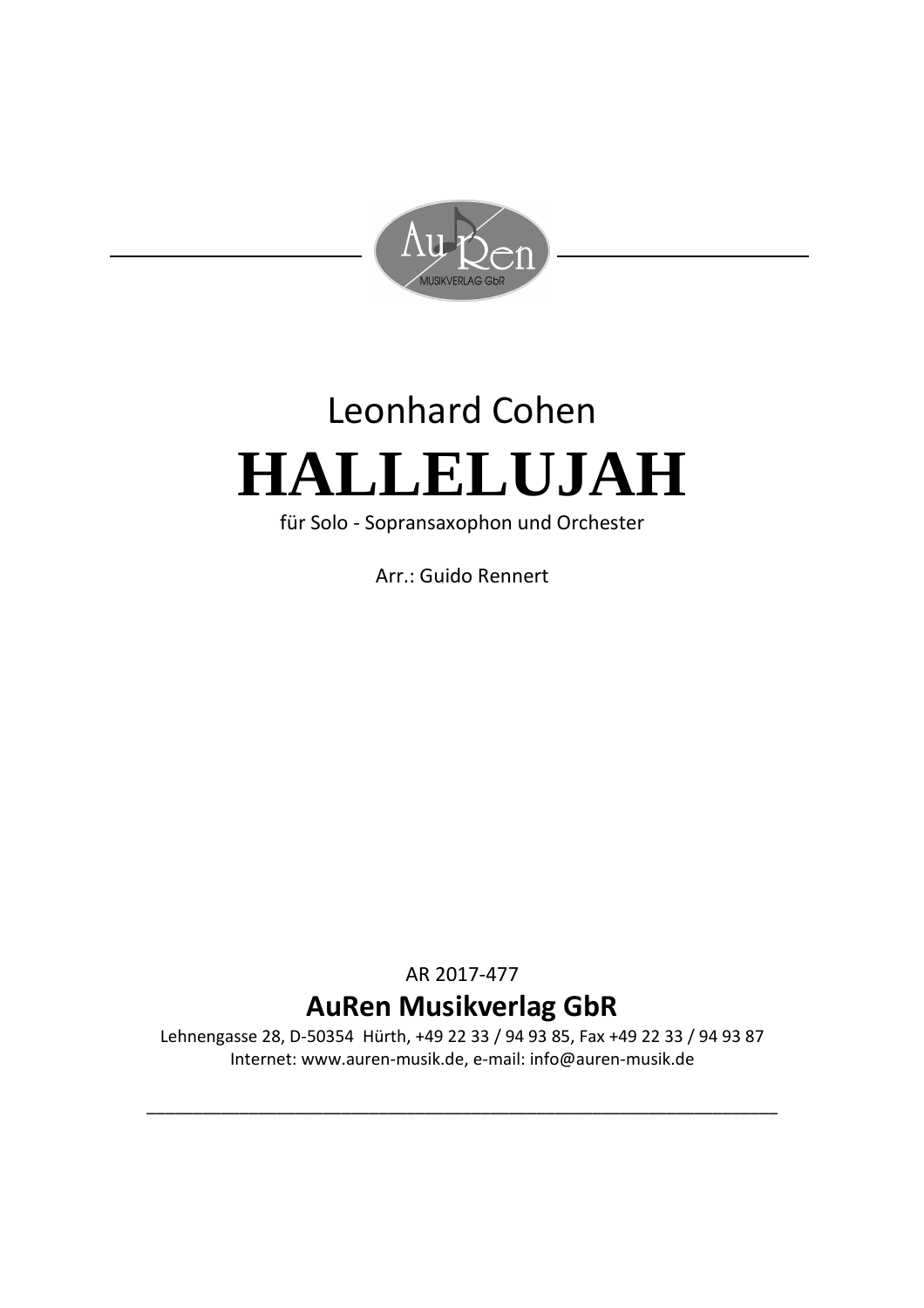## **HALLELUJAH**

für Solo - Sopransaxophon und Orchester Musik u. Text: Leonhard Cohen Arr.: Guido Rennert

Flöte 1 in C C Flute 1 Flöte 2 in C C Flute 2 Flöte 3 in C C Flute 3 Oboe 1 Oboe 1 Oboe 2 Oboe 2 Englisch Horn English horn Es-Klarinette Es Clarinet Klarinette 1 in B  $(2x)$  Bb Clarinet 1  $(2x)$ Klarinette 2 in B  $(2x)$  Bb Clarinet 2  $(2x)$ Klarinette 3 in B  $(2x)$  Bb Clarinet 3  $(2x)$ Altklarinette in Es **Eb Alto Clarinet** Bassklarinette 1 in B<br>Bb Bass Clarinet 1 Solo-Sopransaxophon in B Solo- Bb Sopranoaxophone Altsaxophon 1 in Es Eb Alto Saxophone 1 Altsaxophon 2 in Es Eb Alto Saxophone 2 Tenorsaxophon in B<br>Bb Tenor Saxophone Baritonsaxophon in Es extendio extendio under the Baritone Saxophone Fagott 1 Bassoon 1 Fagott 2 Bassoon 2 Horn 1 in F /Es French Horn 1 in F /Es Horn 2 in F /Es French Horn 2 in F /Es Horn 3 in F/Es French Horn 3 in F/Es Horn 4 in F/Es French Horn 4 in F/Es Trompete 1 in B  $(2x)$  Bb Trumpet 1  $(2x)$ Trompete 2 in B Bb Trumpet 2 Trompete 3 in B Bb Trumpet 3 Trompete 4 in B Bb Trumpet 4 Flügelhorn 1 in B (2x) Bb Flugelhorn 1 Flügelhorn 2 in B<br>Bb Flugelhorn 2 Posaune 1 in C C Trombone 1 Posaune 2 in C C Trombone 2 Posaune 3 in C C Trombone 3 Posaune 4 in C C Trombone 4 Tenorhorn in B<br>Bb Baritone Bariton in C/B C/B Euphonium Tuba in C (3x) C Basses (3x) Pauken Timpani Glockenspiel Röhrenglocken Perkussion (Suspended Cymbal, Tam Tam, Triangel) Harfe Harp Klavier **Piano** Kontrabass Double Bass

**Partitur Full Score** Glockenspiel Tubular bells) Percussion (Suspended cymbal, Tam Tam , Triangle)

### **Zusatzstimmen auf Anfrage / Additional parts available**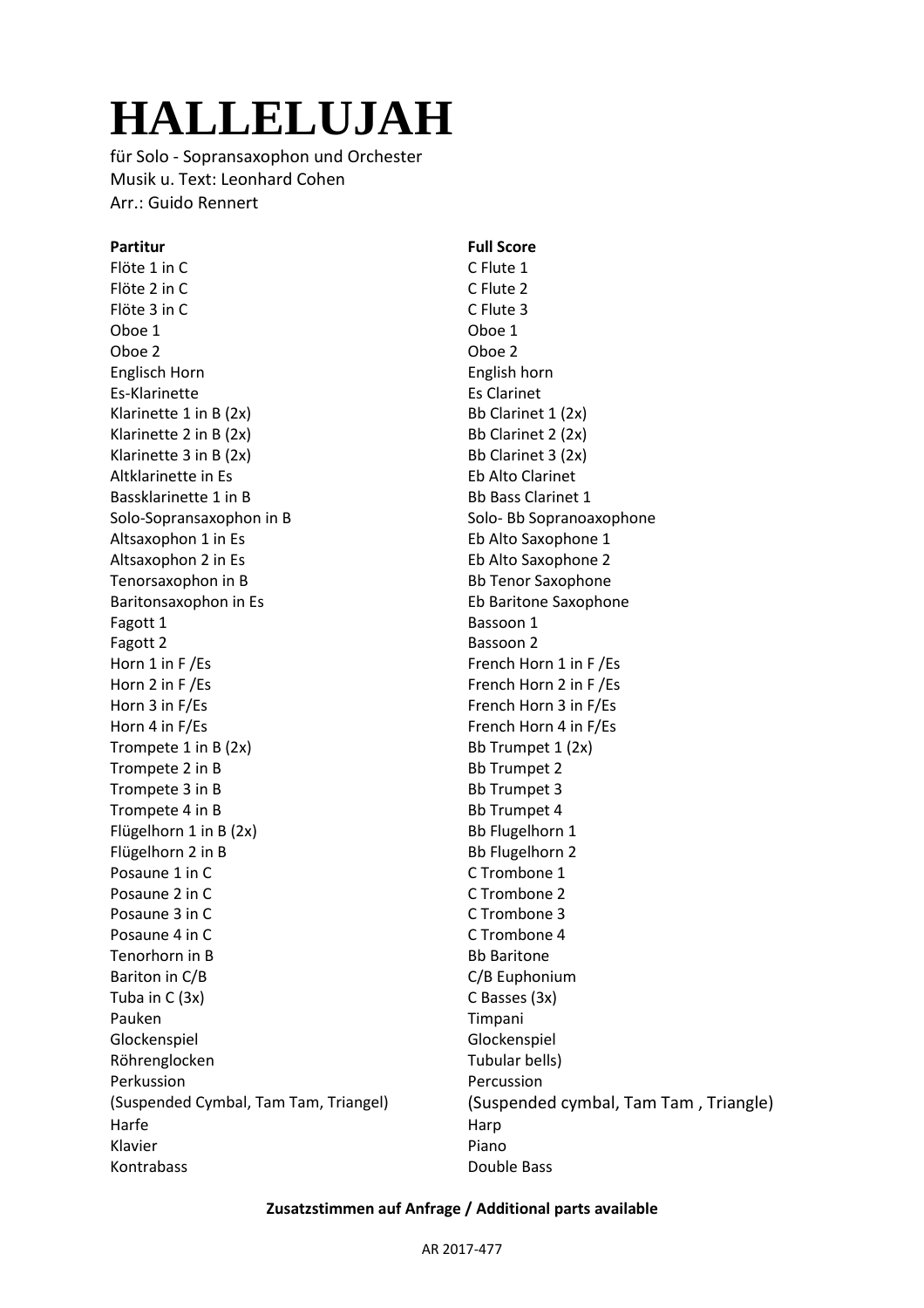## Partitur **HALLELUJAH**

für Solo - Sopransaxophon und Orchester Musik u. Text: Leonhard Cohen Arr. Cuido Bo

|                            |                  | <b>Lento Moderato</b> $\sqrt{2} = 58$ |                      |          | Rit.    | a Tempo                            |                                                                                                                                                                                                                                                                | $\boldsymbol{\mathsf{A}}$ | Arr.: Guido Rennert |
|----------------------------|------------------|---------------------------------------|----------------------|----------|---------|------------------------------------|----------------------------------------------------------------------------------------------------------------------------------------------------------------------------------------------------------------------------------------------------------------|---------------------------|---------------------|
| Flöte 1-2                  |                  |                                       |                      |          |         |                                    |                                                                                                                                                                                                                                                                |                           |                     |
| Flöte 3                    |                  |                                       | $\frac{p}{\sqrt{p}}$ |          |         |                                    |                                                                                                                                                                                                                                                                |                           |                     |
|                            | a2               |                                       | p                    | espress. |         |                                    |                                                                                                                                                                                                                                                                |                           |                     |
| Oboe 1-2                   |                  | espress                               |                      |          |         |                                    |                                                                                                                                                                                                                                                                |                           |                     |
| Englischhorn               |                  | espress.                              |                      |          |         |                                    |                                                                                                                                                                                                                                                                |                           |                     |
| Klarinette in Es           |                  |                                       | $\boldsymbol{p}$     | espress. |         |                                    |                                                                                                                                                                                                                                                                |                           |                     |
| Klarinette in B 1          |                  |                                       |                      | espress. |         |                                    |                                                                                                                                                                                                                                                                |                           |                     |
| Klarinette in B 2          |                  |                                       |                      |          |         |                                    |                                                                                                                                                                                                                                                                |                           |                     |
| Klarinette in B 3          |                  |                                       |                      |          |         |                                    |                                                                                                                                                                                                                                                                |                           |                     |
|                            |                  |                                       |                      |          |         |                                    |                                                                                                                                                                                                                                                                |                           |                     |
| Altklarinette in Es        |                  |                                       |                      |          |         |                                    |                                                                                                                                                                                                                                                                |                           |                     |
| Bassklarinette in B        |                  |                                       |                      |          |         |                                    |                                                                                                                                                                                                                                                                |                           |                     |
|                            |                  |                                       |                      |          |         |                                    |                                                                                                                                                                                                                                                                |                           |                     |
| Kontrabassklarinette in B  |                  |                                       |                      |          |         | 등.                                 |                                                                                                                                                                                                                                                                |                           |                     |
| Altsaxophon in Es 1-2      |                  |                                       |                      |          |         |                                    |                                                                                                                                                                                                                                                                |                           |                     |
|                            |                  |                                       |                      |          |         |                                    |                                                                                                                                                                                                                                                                |                           |                     |
| Tenorsaxophon in B         |                  |                                       |                      |          |         |                                    |                                                                                                                                                                                                                                                                |                           |                     |
| Baritonsaxophon in Es      |                  |                                       |                      |          |         |                                    |                                                                                                                                                                                                                                                                |                           |                     |
|                            |                  |                                       |                      | e.       |         |                                    |                                                                                                                                                                                                                                                                |                           |                     |
| Fagott 1-2                 |                  |                                       |                      |          |         |                                    |                                                                                                                                                                                                                                                                |                           |                     |
| Solo - Sopransaxophon in B |                  |                                       |                      |          |         |                                    | $_{mp}$                                                                                                                                                                                                                                                        |                           |                     |
| Horn in F 1-2              |                  |                                       |                      |          |         |                                    |                                                                                                                                                                                                                                                                |                           |                     |
| Horn in F 3-4              |                  |                                       |                      |          |         |                                    |                                                                                                                                                                                                                                                                |                           |                     |
|                            |                  |                                       |                      |          |         | $\frac{\overline{\mathbf{e}}}{pp}$ |                                                                                                                                                                                                                                                                |                           |                     |
| Trompete in B 1-2          |                  |                                       |                      |          |         |                                    |                                                                                                                                                                                                                                                                |                           |                     |
| Trompete in B 3-4          |                  |                                       |                      |          |         |                                    |                                                                                                                                                                                                                                                                |                           |                     |
| Flügelhorn in B 1-2        | €                |                                       |                      |          |         |                                    |                                                                                                                                                                                                                                                                |                           |                     |
| Posaune 1-2                |                  |                                       |                      |          | 4<br>p. |                                    |                                                                                                                                                                                                                                                                |                           |                     |
| Posaune 3-4                |                  |                                       |                      |          |         |                                    |                                                                                                                                                                                                                                                                |                           |                     |
| Tenorhorn                  |                  |                                       |                      |          |         |                                    |                                                                                                                                                                                                                                                                |                           |                     |
|                            |                  |                                       |                      |          |         |                                    |                                                                                                                                                                                                                                                                |                           |                     |
| Bariton                    |                  |                                       |                      |          |         |                                    |                                                                                                                                                                                                                                                                |                           |                     |
| Tuba                       |                  |                                       |                      |          |         |                                    |                                                                                                                                                                                                                                                                |                           |                     |
| Pauken                     |                  |                                       |                      |          |         |                                    |                                                                                                                                                                                                                                                                |                           |                     |
| Glockenspiel               |                  |                                       |                      |          |         |                                    |                                                                                                                                                                                                                                                                |                           |                     |
|                            |                  |                                       | p                    |          |         |                                    |                                                                                                                                                                                                                                                                |                           |                     |
| Röhrenglocken              | s.C. (soft)      |                                       |                      |          | $pp-$   |                                    |                                                                                                                                                                                                                                                                |                           |                     |
| Perkussion                 | Ŧ<br>$pp \leq p$ |                                       | $pp \leq p$          |          |         | Tam Tam<br>$\boldsymbol{p}$        |                                                                                                                                                                                                                                                                |                           |                     |
|                            |                  |                                       |                      |          |         |                                    |                                                                                                                                                                                                                                                                |                           |                     |
| Harfe                      |                  |                                       |                      |          |         |                                    |                                                                                                                                                                                                                                                                |                           |                     |
|                            |                  |                                       |                      |          |         |                                    |                                                                                                                                                                                                                                                                |                           |                     |
|                            |                  |                                       |                      |          |         |                                    |                                                                                                                                                                                                                                                                |                           |                     |
| Klavier                    |                  |                                       |                      |          |         |                                    |                                                                                                                                                                                                                                                                |                           |                     |
|                            |                  |                                       |                      |          |         | œ                                  | N                                                                                                                                                                                                                                                              |                           |                     |
| Kontrabass                 | <b>D1</b>        |                                       |                      |          |         | Ō.                                 |                                                                                                                                                                                                                                                                |                           |                     |
|                            |                  |                                       |                      |          |         |                                    |                                                                                                                                                                                                                                                                |                           |                     |
|                            |                  |                                       |                      |          |         |                                    | © 1985 Sony/ATV Music Publishing LLC. All Rights Administered by Sony/ATV Music Publishing LLC, 424 Church Street, Suite 1200,<br>Nashville, TN 37219. International Copyright Secured. All Rights Reserved. Used by permission of Hal Leonard Europe Limited. |                           |                     |

Abdruck mit freundlicher Genehmigung **AuRen Musikverlag GbR** 50354 Hürth- Germany **AR 2017-477**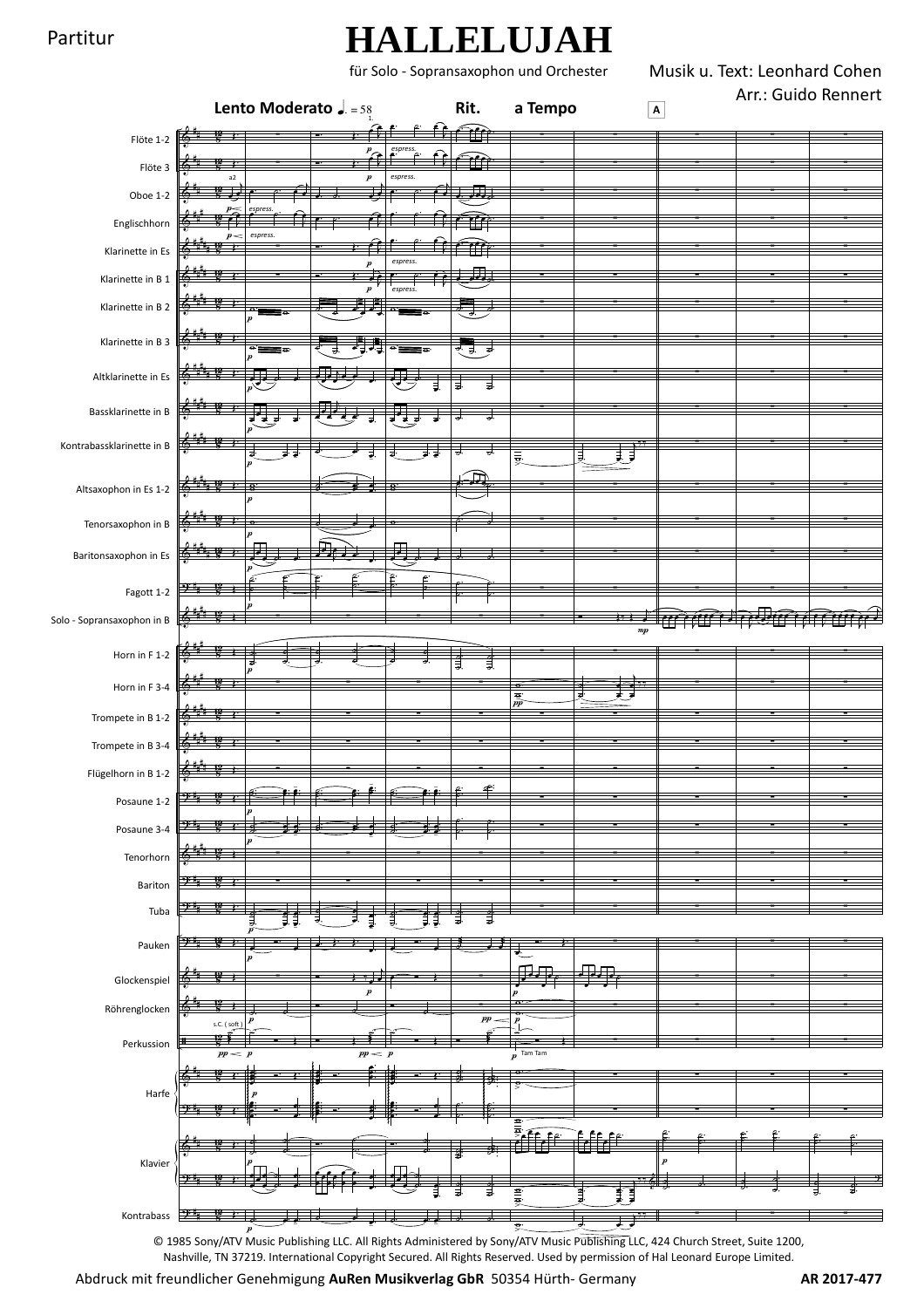

-2-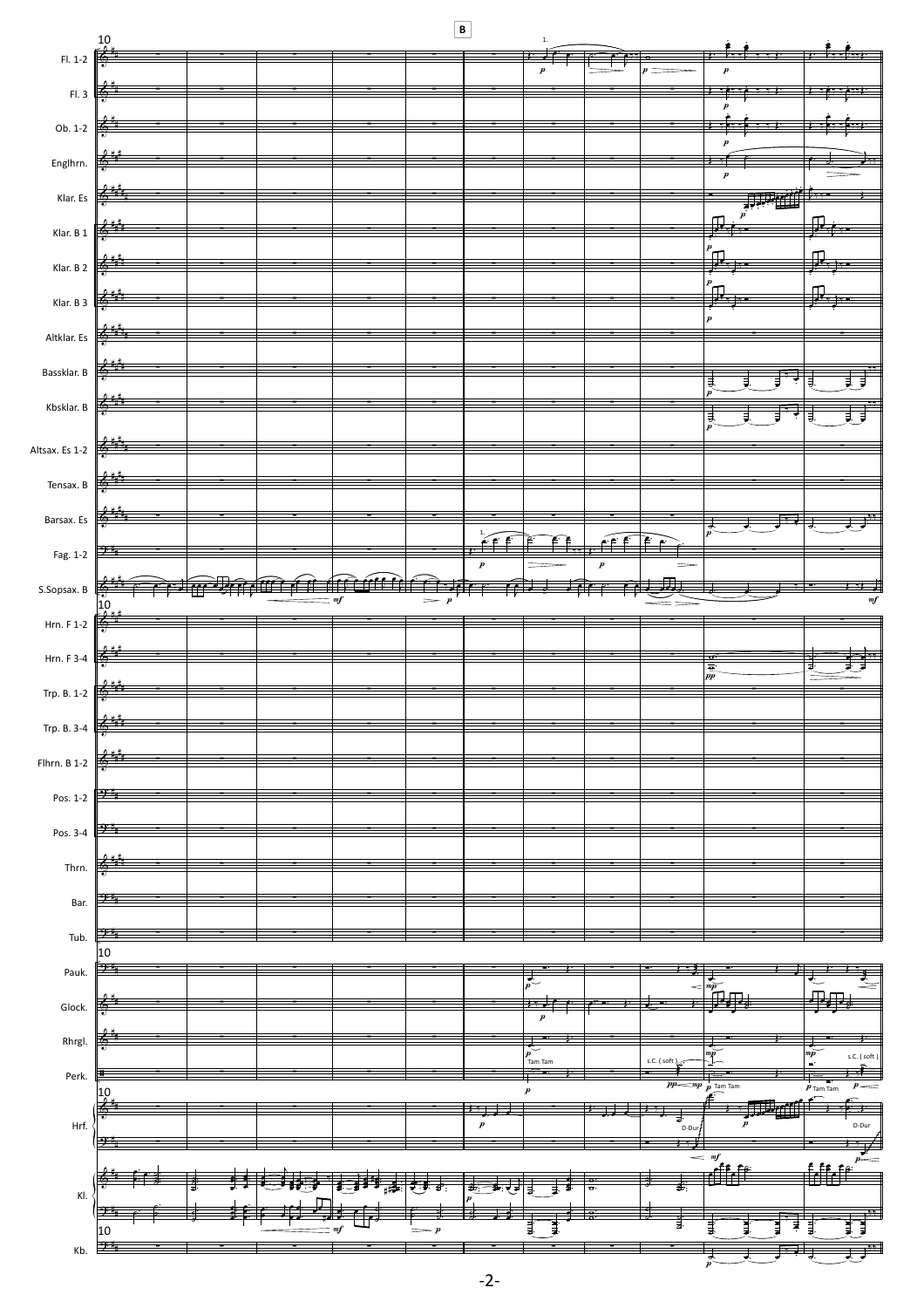

 $-3-$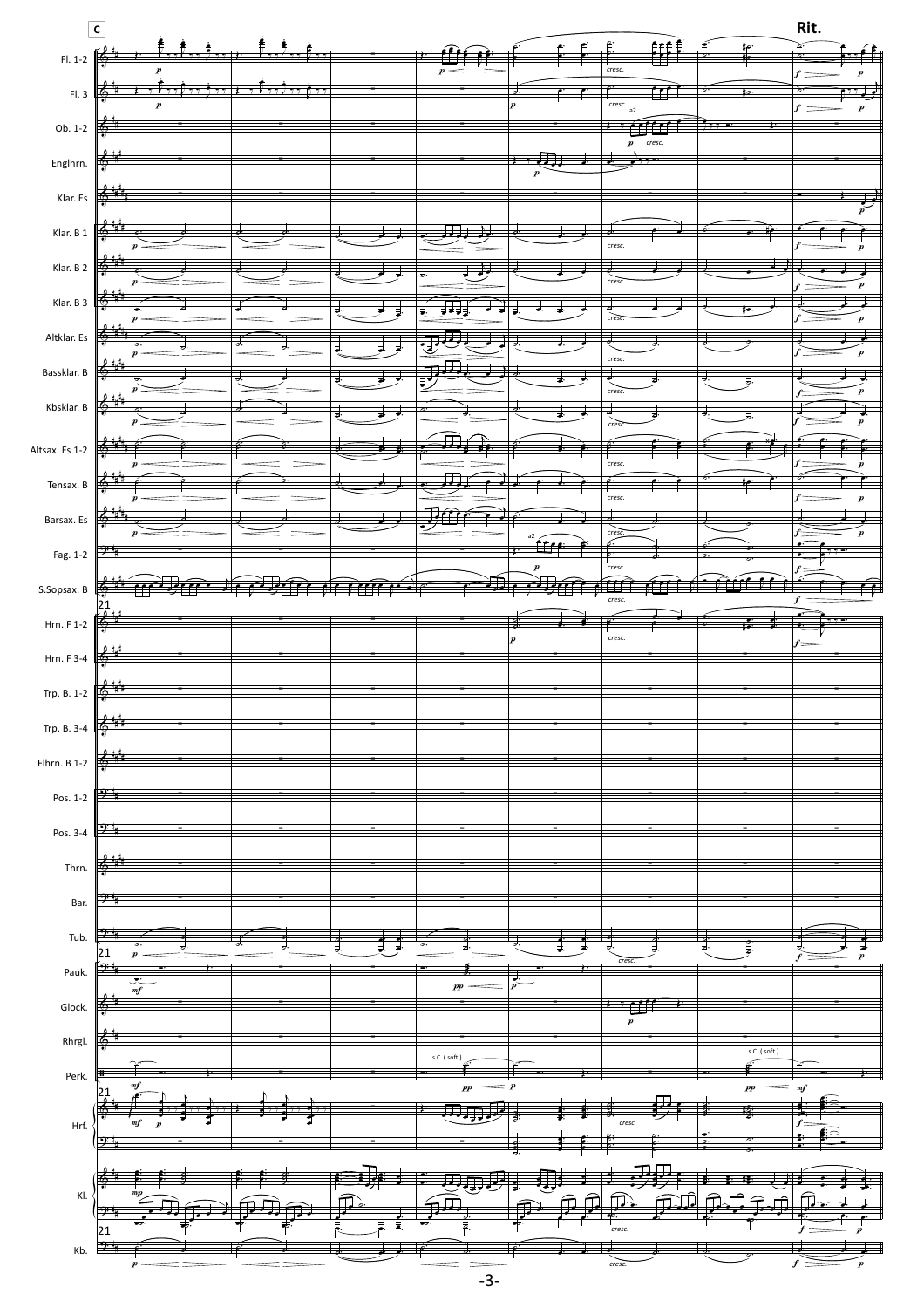